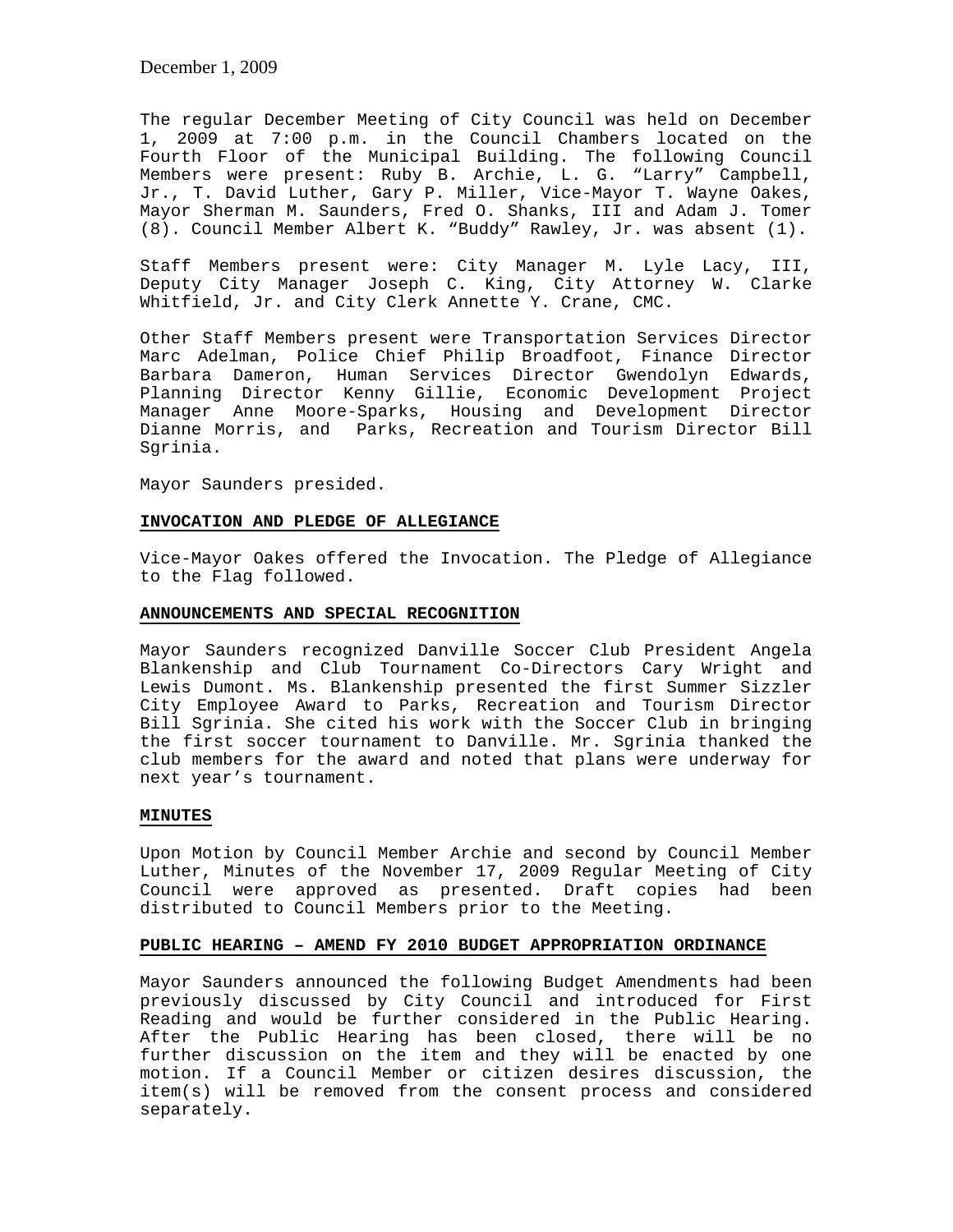Mayor Saunders opened the floor for a Public Hearing to consider<br>amendments to the Fiscal Year 2010 Budget Appropriation amendments to the Fiscal Ordinance. Notice of the Public Hearing was published in the Danville Register and Bee on November 23, 2009. No one present desired to be heard and the Public Hearing was closed.

## **STATEMENT OF CONFLICT OF INTEREST**

I, Fred O. Shanks, III, do hereby state that I have a conflict of interest regarding Agenda Item VII (B) 2, concerning projects to be financed through the Community Development fund balance of Urban Development Action Grant Program Funds. Therefore, pursuant to the State and Local Government Conflict of Interest Act, Virginia Code Section 2.2-3112, I must abstain from voting on this agenda item.

Witness my signature this  $1<sup>st</sup>$  day of December 2009.

## **s/Fred O. Shanks III**

Upon Motion by Council Member Campbell and second by Vice-Mayor Oakes, Ordinance No. 2009-11.10 presented by its First Reading on November 17, 2009 amending the Fiscal Year 2010 Budget Appropriation Ordinance for projects to be undertaken within the City to be financed through the Community Development Fund Balance of Urban Development Action Grant (UDAG) Program Funds in the amount of \$292,000 was adopted by the following vote:

| VOTE:    | $7 - 0$                                                |  |  |  |
|----------|--------------------------------------------------------|--|--|--|
| AYE:     | Archie, Campbell, Luther, Miller, Oakes, Saunders, and |  |  |  |
|          | Tomer (7)                                              |  |  |  |
| NAY:     | None $(0)$                                             |  |  |  |
| ABSTAIN: | Shanks $(1)$                                           |  |  |  |
| ABSENT:  | Rawley (1).                                            |  |  |  |

Upon Motion by Council Member Campbell and second by Vice-Mayor Oakes, Ordinance No. 2009-11.11 presented by its First Reading on November 17, 2009 amending the Fiscal Year 2010 Budget Appropriation Ordinance to provide for a U. S. Department of Housing and Urban Development Neighborhood Initiative Program Grant in the amount of \$475,000 was adopted by the following vote:

| VOTE:   | $R - N$                                            |
|---------|----------------------------------------------------|
| AYE:    | Archie, Campbell, Luther, Miller, Oakes, Saunders, |
|         | Shanks, and Tomer (8)                              |
| NAY:    | None (0)                                           |
| ABSENT: | Rawley (1).                                        |

Upon Motion by Council Member Campbell and second by Vice-Mayor Oakes, Ordinance No. 2009-11.12 presented by its First Reading on November 17, 2009 amending the Fiscal Year 2010 Budget Appropriation Ordinance by anticipating revenues in the amount of \$58,110 from the operation of an Electronic Monitoring Program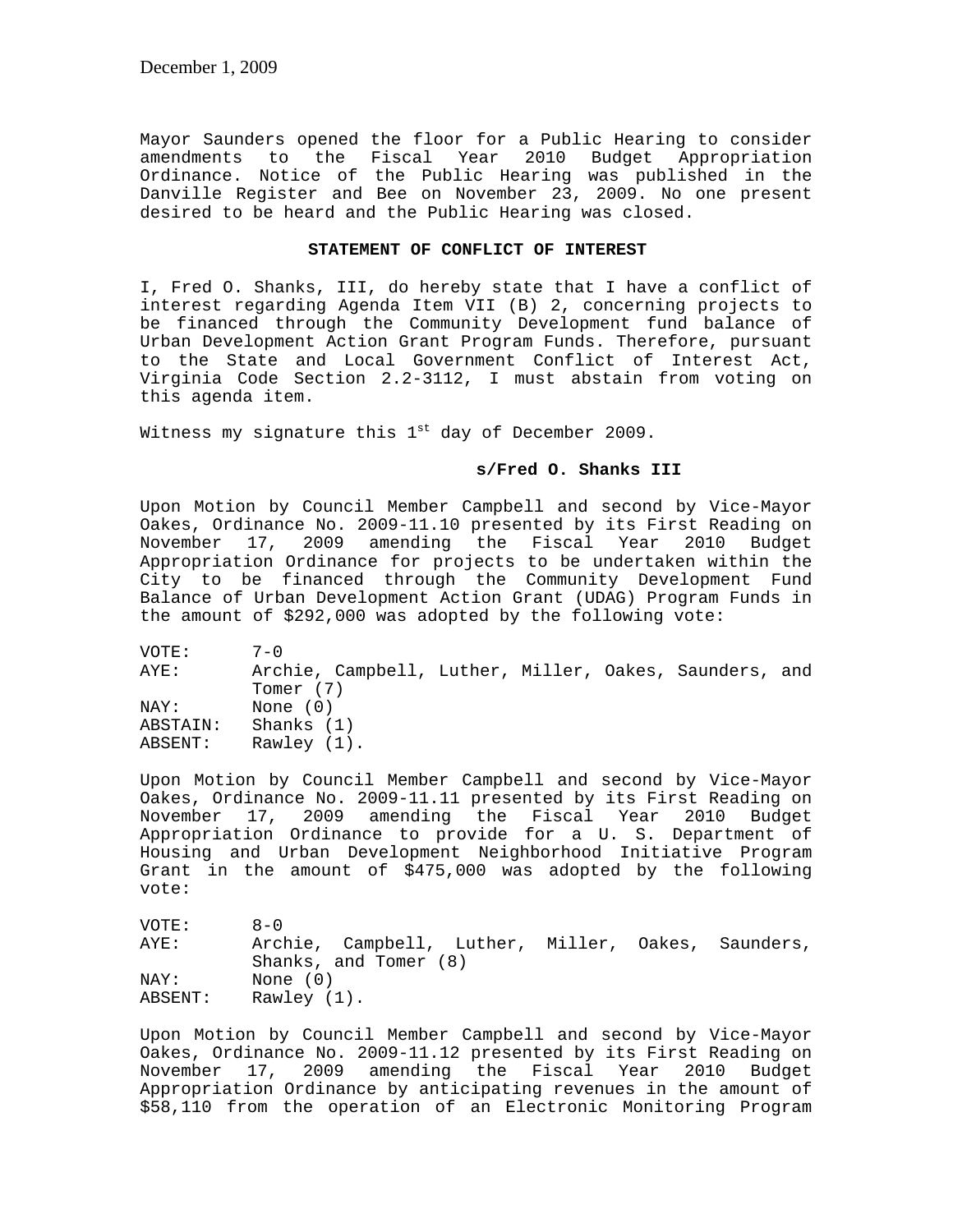and \$54,027 from the operation of an Outreach Detention Program for Pittsylvania County for a total appropriation of \$112,137 and appropriating same was adopted by the following vote:

VOTE: 8-0 AYE: Archie, Campbell, Luther, Miller, Oakes, Saunders, Shanks, and Tomer (8) NAY: None (0)<br>ABSENT: Rawley (1) Rawley (1).

Upon Motion by Council Member Campbell and second by Vice-Mayor Oakes, Ordinance No. 2009-11.13 presented by its First Reading on November 17, 2009 amending the Fiscal Year 2010 Budget Appropriation Ordinance to anticipate grant funds from the Commonwealth of Virginia for Litter Control and recycling efforts in the amount of \$8,375 and appropriating same was adopted by the following vote:

VOTE: 8-0 AYE: Archie, Campbell, Luther, Miller, Oakes, Saunders, Shanks, and Tomer (8) NAY: None (0) ABSENT: Rawley (1).

### **APPOINTMENTS**

Council Member moved adoption of the following Resolutions of Appointment:

Resolution No. 2009-12.01 reappointing Kenneth E. Calvert as a Member of the Building Code Board of Appeals.

Resolution No. 2009-12.02 reappointing Robert G. Newnam as a Member of the Building Code Board of Appeals.

Resolution No. 2009-12.03 reappointing Marcia Lee Rich as a Member of the Building Code Board of Appeals.

Resolution No. 2009-12.04 appointing Gus W. Dyer, III as a Member of the Building Code Board of Appeals.

Resolution No. 2009-12.05 appointing Carlos A. deAristizabal as a Member of the Danville-Pittsylvania Community Policy and Management Board.

Resolution No. 2009-12.06 reappointing James A. Motley as a Member of the Employees' Retirement System Board of Trustees.

Resolution No. 2009-12.07 reappointing E. Linwood Wright, III as a Member of the Employees' Retirement System Board of Trustees.

Resolution No. 2009-12.08 appointing Lenard D. Lackey, Jr. as a Member of the Employees' Retirement System Board of Trustees.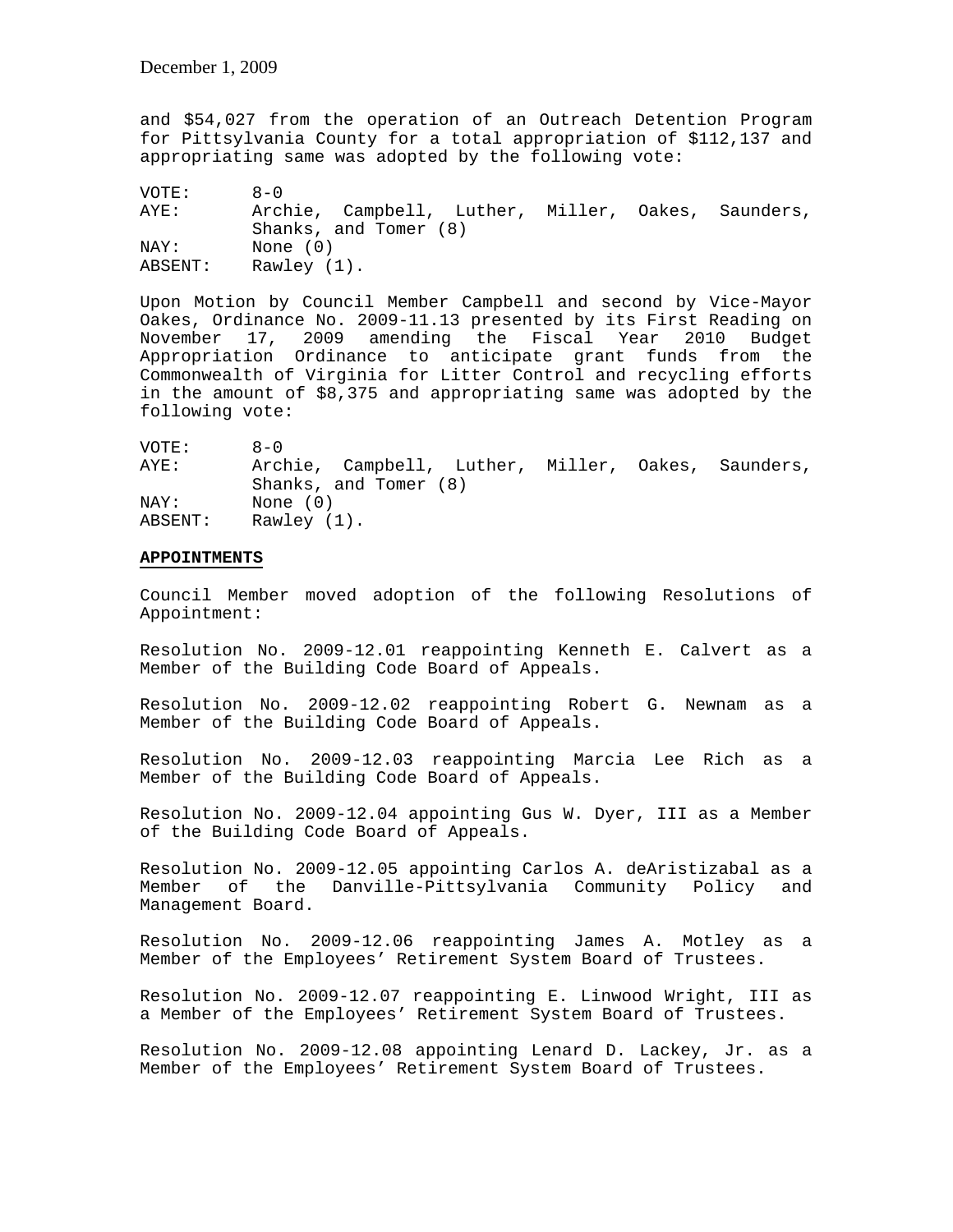December 1, 2009

Resolution No. 2009-12.09 reappointing Betty M. Smith as a Member of the Fair Housing Board.

Resolution No. 2009-12.10 reappointing Shahnaz M. Ahmed as a Member of the Fair Housing Board.

Resolution No. 2009-12.11 reappointing Ann S. Evans as a Member of the Planning Commission.

Resolution No. 2009-12.12 reappointing William L. Griffith as a Member of the Planning Commission.

The Motion was seconded by Council Member Campbell and carried by the following vote:

VOTE: 8-0 AYE: Archie, Campbell, Luther, Miller, Oakes, Saunders, Shanks, and Tomer (8) NAY: None (0) ABSENT: Rawley (1).

### **BUDGET AMENDMENT-FY 2010-VDOT REVENUE SHARING PROGRAM FUNDS**

Upon Motion by Vice-Mayor Oakes and second by Council Member Archie, an Ordinance entitled:

#### ORDINANCE NO. 2009-12.01

AN ORDINANCE AMENDING THE FISCAL YEAR 2010 BUDGET APPROPRIATION ORDINANCE FOR PROJECTS TO BE UNDERTAKEN WITHIN THE CITY AND TO BE FINANCED ANTICIPATING REVENUES FROM THE VIRGINIA DEPARTMENT OF TRANSPORTATION (VDOT) REVENUE SHARING PROGRAM IN THE AMOUNT OF \$800,000

was presented by its First Reading, as required by City Charter, to lie over before final adoption.

# **BUDGET AMENDMENT-FY 2010-AMERICAN RECOVERY & REINVESTMENT ACT MASS TRANSIT FUNDING – CAPITAL PROJECTS**

Upon Motion by Council Member Campell and second by Vice-Mayor Oakes, an Ordinance entitled:

## ORDINANCE NO. 2009-12.02

AN ORDINANCE AMENDING THE FISCAL YEAR 2010 BUDGET APPROPRIATION ORDINANCE TO PROVIDE FOR ADDITIONAL FEDERAL TRANSIT ADMINISTRATION AMERICAN RECOVERY AND REINVESTMENT ACT MASS TRANSIT FUNDING FOR THE PURPOSE OF CAPITAL PROJECTS RELATED TO THE DANVILLE TRANSIT SYSTEM IN THE AMOUNT OF \$717,290 AND APPROPRIATING SAME

was presented by its First Reading, as required by City Charter, to lie over before final adoption.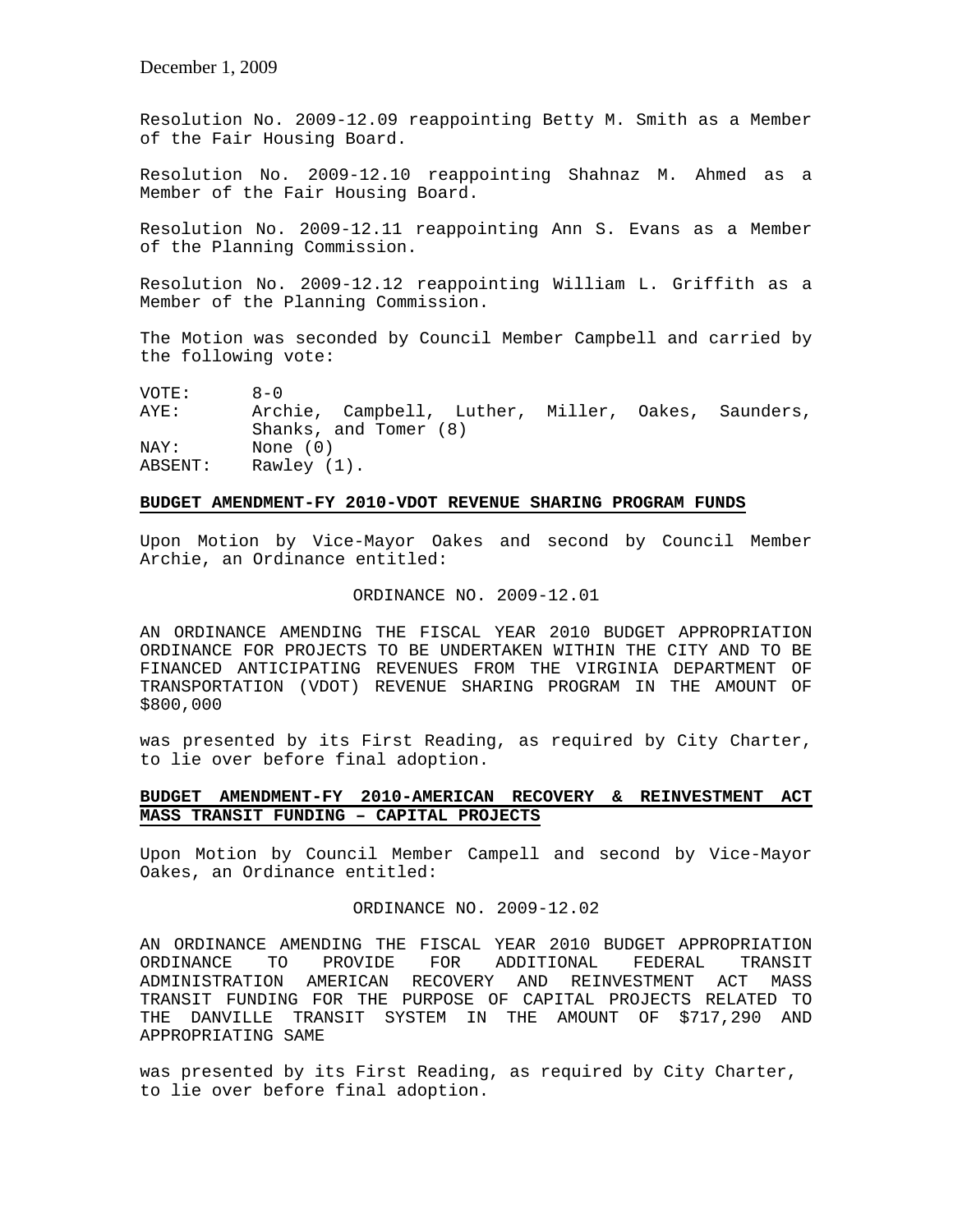## **BUDGET AMENDMENT-FY 2010-STATE FUNDING-DEMOLISH ADVANCE BUILDING**

Upon Motion by Vice-Mayor Oakes and second by Council Member Miller, an Ordinance entitled:

# ORDINANCE NO. 2009-12.03

AN ORDINANCE AMENDING THE FISCAL YEAR 2010 BUDGET APPROPRIATION ORDINANCE TO PROVIDE FOR STATE AVIATION FUNDING FOR THE PURPOSE OF DEMOLISHING THE ADVANCE AUTO BUILDING PROPERTY LOCATED DIRECTLY ACROSS FROM THE DANVILLE REGIONAL AIRPORT IN THE AMOUNT OF \$14,648 AND FOR THE LOCAL SHARE IN THE AMOUNT OF \$3,662 TO BE PROVIDED BY A TRANSFER FROM THE GENERAL FUND CONTINGENCY ACCOUNT FOR A TOTAL APPROPRIATION OF \$18,310 AND APPROPRIATING SAME

was presented by its First Reading, as required by City Charter, to lie over before final adoption.

# **CODE AMENDMENT-CHAPTER 5 "ANIMALS & FOWL" – ADEQUATE SPACE & TIME RESTRICTIONS ON TETHERING COMPANION ANIMALS**

Council Member Miller moved adoption of an Ordinance entitled:

ORDINANCE NO. 2009-12.04

AN ORDINANCE AMENDING AND REORDAINING CERTAIN SECTIONS OF CHAPTER 5, ENTITLED "ANIMALS AND FOWL," OF THE DANVILLE CITY CODE, SPECIFICALLY BY ADDING A NEW SECTION 5-25, ENTITLED "ADEQUATE SPACE FOR ANIMALS; TIME RESTRICTIONS ON TETHERING COMPANION ANIMALS, OF ARTICLE III, ENTITLED "ANIMAL WELFARE."

Council Member Tomer seconded the Motion.

Several Council Members commented that this code amendment was very timely and overdue. Mr. Tomer stated he was proud to support this ordinance and said he felt it indicated to all that Danville was a progressive City.

Mr. Luther thanked Dr. Miller for his research during the process and expressed appreciation to Humane Society Executive Director Paulette Dean for her help and support.

In response to Mr. Campbell, City Attorney Whitfield advised should any changes to the code become necessary, Council could act on amendments at any time in the future.

The Ordinance was adopted by the following vote:

| VOTE:           | $A - 0$                                                                     |
|-----------------|-----------------------------------------------------------------------------|
| AYE:            | Archie, Campbell, Luther, Miller, Oakes, Saunders,<br>Shanks, and Tomer (8) |
| NAY:<br>ABSENT: | None (0)<br>Rawley (1).                                                     |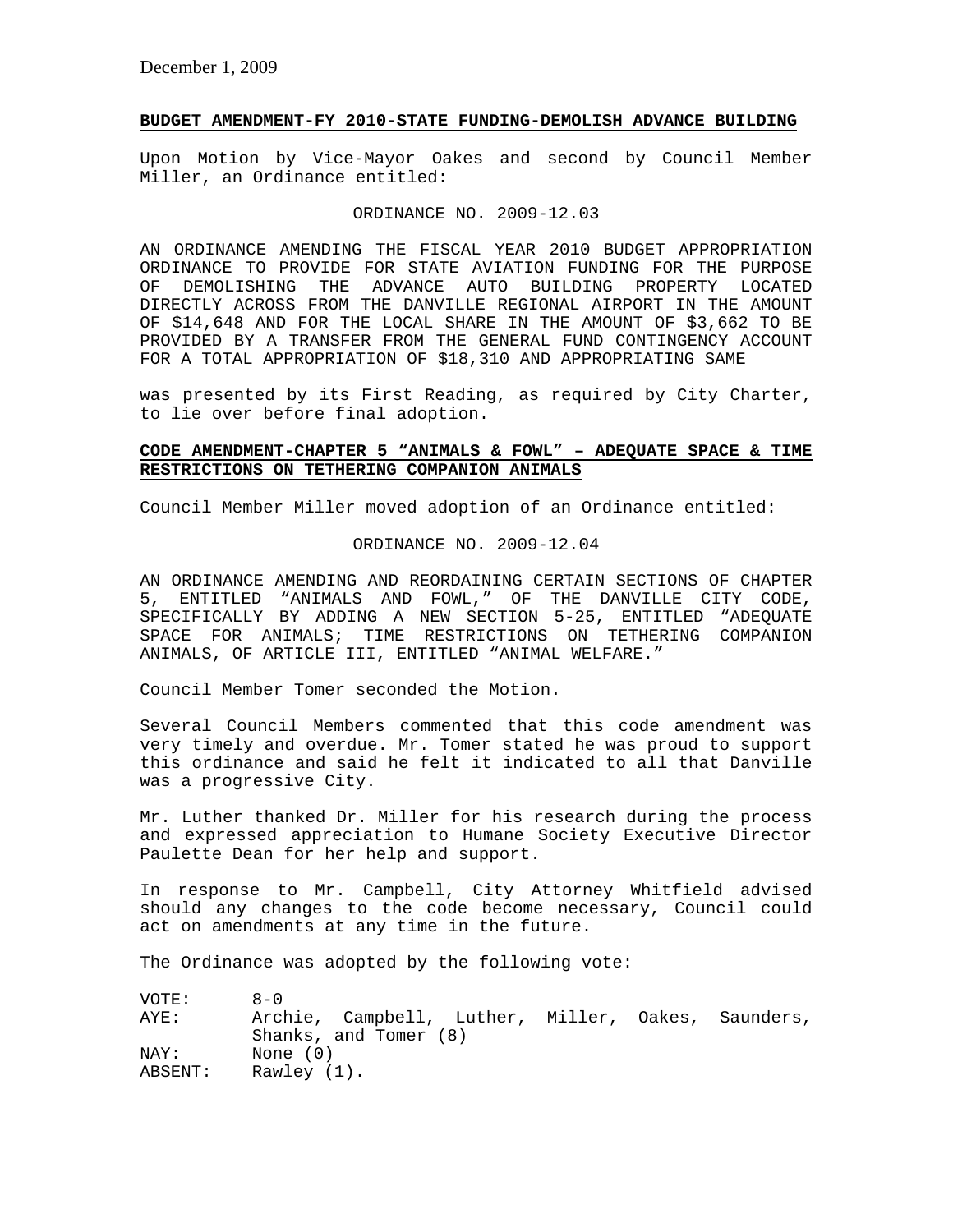Mayor Saunders advised Council Member Rawley had phoned him prior to the meeting and commented that if he could have been present for the meeting, he would have voted in favor of the amendment. As requested by Mr. Rawley during the phone call, Mayor Saunders conveyed that to humane society members and supporters following the vote.

There were a large contingent of animal lovers and humane society members present for the meeting. Most had attended the public hearings held on November 5 and November 17. They acknowledged their gratitude by giving Council Members a rousing standing ovation upon hearing the code amendment had passed.

## **TOBACCO COMMISSION RESEARCH & DEVELOPMENT GRANT APPLICATION**

Council Member Shanks moved adoption of a Resolution entitled:

## RESOLUTION NO. 2009-12.13

A RESOLUTION AUTHORIZING THE CITY OF DANVILLE TO SUBMIT AN APPLICATION TO THE VIRGINIA TOBACCO INDEMNIFICATION AND COMMUNITY REVITALIZATION COMMISSION FOR AN AWARD UNDER THEIR RESEARCH AND DEVELOPMENT GRANT PROGRAM.

The Motion was seconded by council Member Archie and carried by the following vote:

VOTE: 8-0 AYE: Archie, Campbell, Luther, Miller, Oakes, Saunders, Shanks, and Tomer (8) NAY: None (0) ABSENT: Rawley (1).

### **CDBG PROGRAM – AMENDMENT TO CONSOLIDATED ACTION PLAN FOR 2010**

Council Member Archie moved adoption of a Resolution entitled:

### RESOLUTION NO. 2009-12.14

A RESOLUTION APPROVING A COMMUNITY DEVELOPMENT BLOCK GRANT PROGRAM AMENDMENT OF THE CITY OF DANVILLE'S CONSOLIDATED ACTION PLAN FOR THE FISCAL YEAR JULY 1, 2009 – JUNE 30, 2010.

The Motion was seconded by Council Member Shanks and carried by the following vote:

 $VOTF: 8-0$ AYE: Archie, Campbell, Luther, Miller, Oakes, Saunders, Shanks, and Tomer (8) NAY: None (0)<br>ABSENT: Rawley (1) Rawley (1).

## **AVERETT UNIVERSITY – ENCROACHMENT RIGHTS – WOODLAND DRIVE**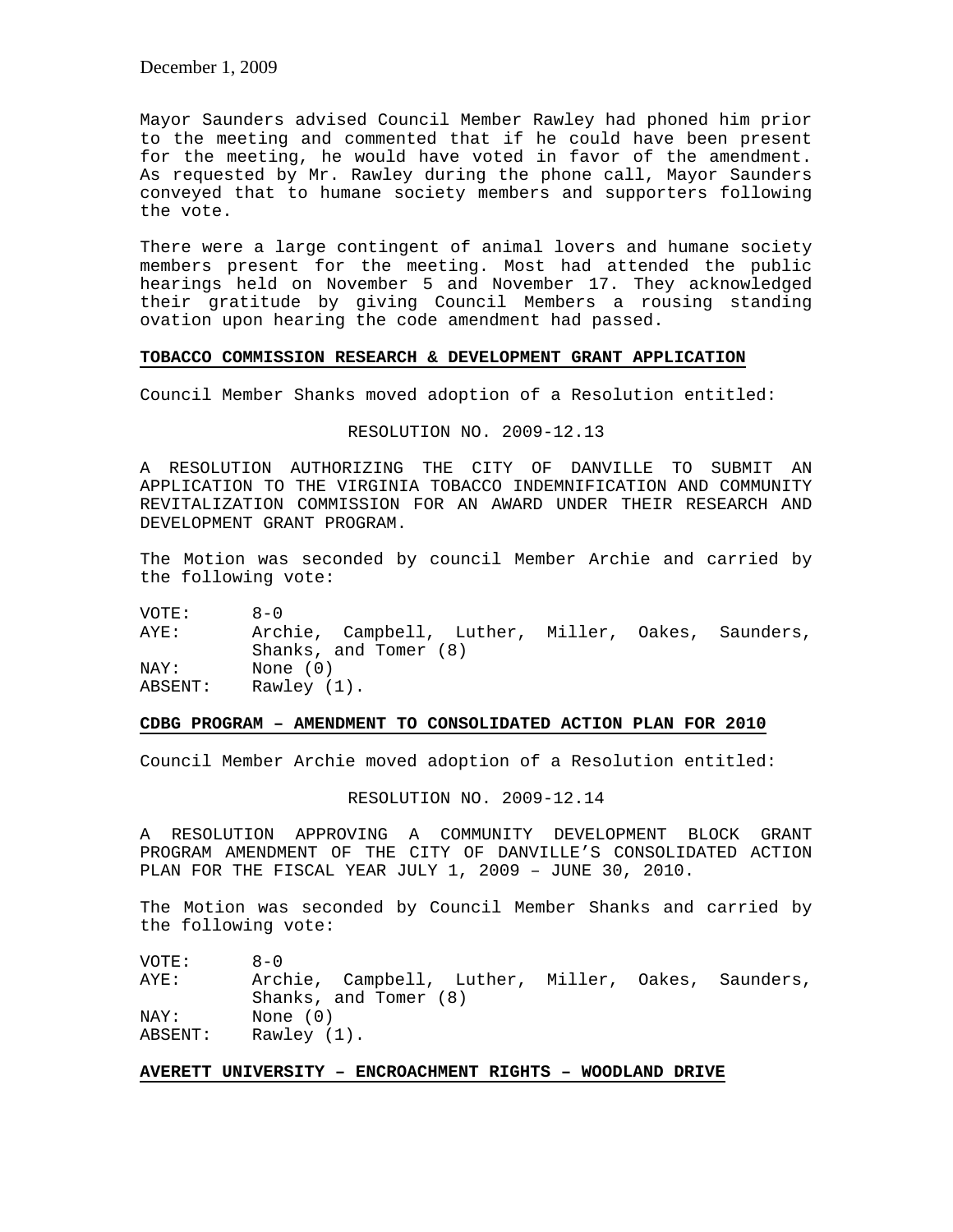## **STATEMENT OF CONFLICT OF INTEREST**

I, Fred O. Shanks, III, do hereby state that I have a conflict of interest regarding Agenda Item IX (G) concerning the approval of an encroachment upon City right-of-way by Averett University for the purpose of a pedestrian crosswalk. Therefore, pursuant to the State and Local Government Conflict of Interest Act, Virginia Code Section 2.2-3112, I must abstain from voting on this agenda item.

Witness my signature this  $1<sup>st</sup>$  day of December 2009.

### **s/Fred O. Shanks III**

Council Member Campbell moved adoption of a Resolution entitled:

### RESOLUTION NO. 2009-12.15

A RESOLUTION AUTHORIZING AND GRANTING AVERETT UNIVERSITY PERMISSION TO ENCROACH UPON THE RIGHT-OF-WAY OF WOODLAND DRIVE FOR THE PURPOSE OF A PEDESTRIAN CROSSWALK AND PLAZA.

The Motion was seconded by Vice-Mayor Oakes and carried by the following vote:

VOTE: 7-0<br>AYE: Arcl Archie, Campbell, Luther, Miller, Oakes, Saunders, and Tomer (7) NAY: None (0) ABSTAIN: Shanks (1) ABSENT: Rawley (1).

#### **COMMUNICATIONS**

There were no communications from the City Manager, City Attorney and City Clerk.

### **ROLL CALL**

Council Members expressed gratitude to Rev. Campbell for the input forum relating to crime held recently at the School Board office. They said it was well attended and felt the forum was a success.

Rev. Campbell thanked everyone for attending. He advised that from attendees at the forum, a steering committee was formed. The committee is scheduled to meet on Monday, December 7, 6:00 p.m., in the Second Floor Conference Room, City Hall.

Council Member Luther encouraged citizens to attend the annual Christmas Parade scheduled for Saturday, December 12, 6:00 P.M.